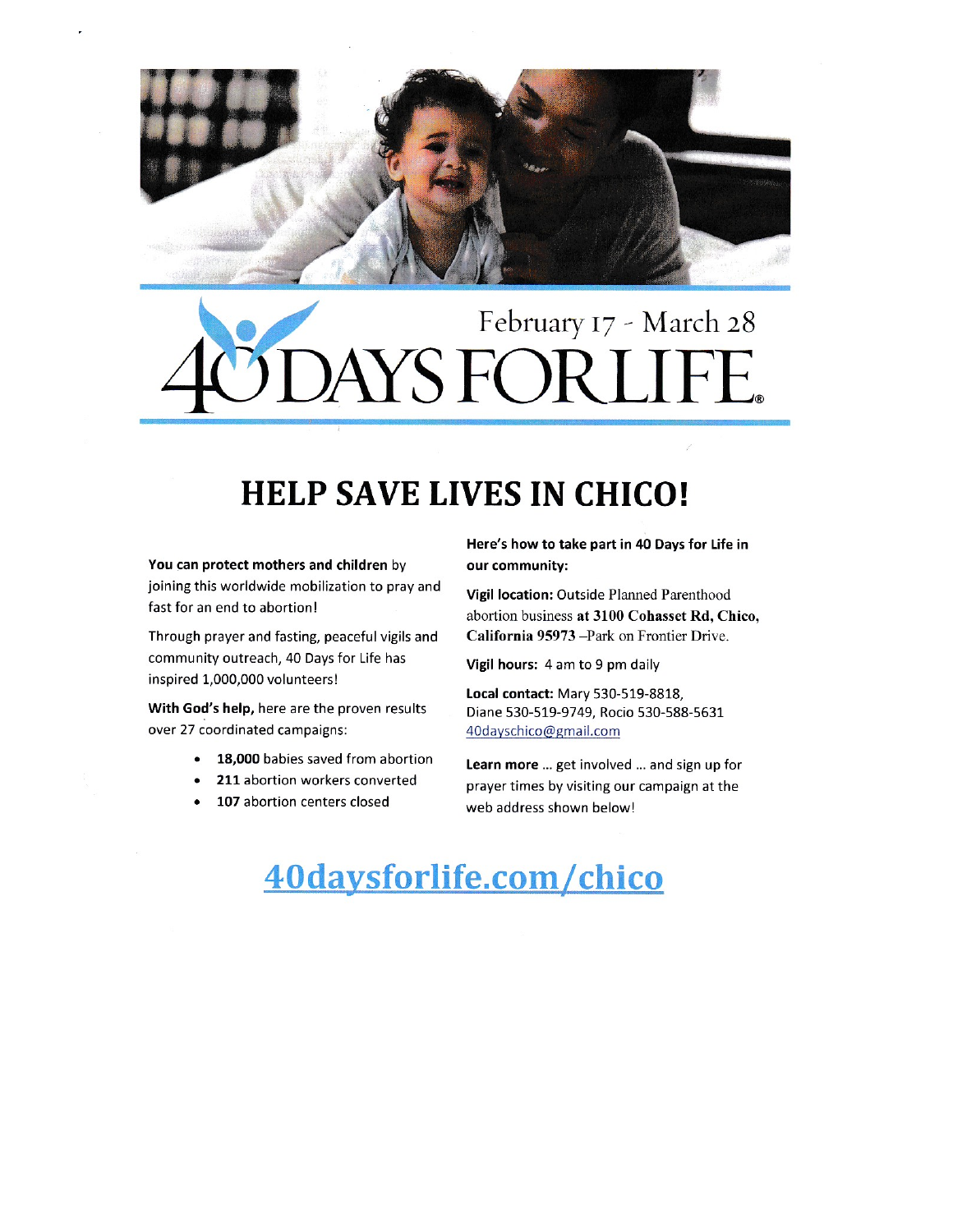### 40 Days for Life Daily Prayer Intentions for Spring 2021

| <b>DAY</b>              |            | <b>DATE PRAYER INTENTION</b>                                                                                                                                                                                                                              |
|-------------------------|------------|-----------------------------------------------------------------------------------------------------------------------------------------------------------------------------------------------------------------------------------------------------------|
|                         | <b>FEB</b> | Day of Preparation for God's blessing upon all participating in the coming 40 Days for Life Prayer and Fasting Vigil.                                                                                                                                     |
| 1                       | 2/17       | That we may use these 40 Days for Life to plead for God's mercy & grace upon our nation and on all those involved in the sin of abortion                                                                                                                  |
| $\overline{2}$          | 2/18       | Let us pray that pastors may not be distracted from the priority of caring for all human lives & filled with zeal.                                                                                                                                        |
| $\mathbf{3}$            | 2/19       | We pray for God's gift of courage and strength as we strive to protect human life during 40 Days for Life.                                                                                                                                                |
| $\overline{\mathbf{4}}$ | 2/20       | May the mystery of the incarnation increase our desire to defend life from fertilization to natural death.                                                                                                                                                |
| 5                       | 2/21       | May the truth of our final judgement shape our thoughts, priorities, choices, and actions here on earth.                                                                                                                                                  |
| 6                       | 2/22       | That knowing the shortness of life, all may value it more deeply.                                                                                                                                                                                         |
| $\overline{7}$          | 2/23       | May we have a heart and a zeal to save the poor and release the oppressed.                                                                                                                                                                                |
| 8                       | 2/24       | May the spirit and example of the Good Samaritan fill the hearts and minds of all of us.                                                                                                                                                                  |
| $\boldsymbol{9}$        | 2/25       | May we grow in joy, knowing we serve a living, loving ever present God, by standing for the voiceless.                                                                                                                                                    |
| 10                      | 2/26       | Pray for your local pregnancy help centers, such as CareNet, Caring for Women, and Women's Resource Clinic.                                                                                                                                               |
| 11                      | 2/27       | Pray that when those representing Planned Parenthood and other abortion businesses and groups see volunteers for 40 Days for Life,<br>they see ambassadors of Christ, and that each volunteer be consciously aware at all times, that they represent Him. |
| 12                      | 2/28       | May the King of the Universe, who entered this world as a helpless infant in the womb, give us the humility to be healed.                                                                                                                                 |
|                         | MAR.       |                                                                                                                                                                                                                                                           |
| 13                      | 3/1        | For all fathers who are terrified of being fathers; that they gain the graces and virtues to be loving and protective men.                                                                                                                                |
| 14                      | 3/2        | Pray that the abortionists and all workers in abortion facilities would become aware of the sanctity of life and how their work opposes<br>this truth and find the courage to get out.                                                                    |
| 15                      | 3/3        | May God's people awaken to the fact that we are our brother's keepers.                                                                                                                                                                                    |
| 16                      | 3/4        | Pray for the mothers going into pregnancy centers, that they be given all the help they need to be open to life.                                                                                                                                          |
| 17                      | 3/5        | May all understand more deeply that the pro-life message is rooted in a God who created YOU to be in union with Him; and defend<br>life with maximum determination.                                                                                       |
| 18                      | 3/6        | We pray for a flowering of the joy of parenthood and the healing of families.                                                                                                                                                                             |
| 19                      | 3/7        | We pray for a renewer of our zeal to offer generous help to the unborn males and females and their families.                                                                                                                                              |
| 20                      | 3/8        | We pray that we may realize the generational impact of abortion.                                                                                                                                                                                          |
| 21                      | 3/9        | Pray that we each will daily put on the full armor of God, so that we are strong in the Lord and the power of His might.                                                                                                                                  |
| 22                      | 3/10       | May those who hold life as trivial realize that we live because God wills it with a plan and purpose for them.                                                                                                                                            |
| 23                      | 3/11       | We pray for the strength to love and pray for the good of those who do not love us.                                                                                                                                                                       |
| 24                      | 3/12       | Pray that God will continue to bless the efforts that have gone into the 40 Days for Life Prayer Vigil, as we trust Him for the results.                                                                                                                  |
| 25                      | 3/13       | We pray for the conversion of all those who refuse to acknowledge that human life belongs only to God.                                                                                                                                                    |
| 26                      | 3/14       | Pray that those who have forgotten their purpose, may discover it in God, and therefore, have the courage to choose life.                                                                                                                                 |
| 27                      | 3/15       | We pray for humility in our work for God's kingdom.                                                                                                                                                                                                       |